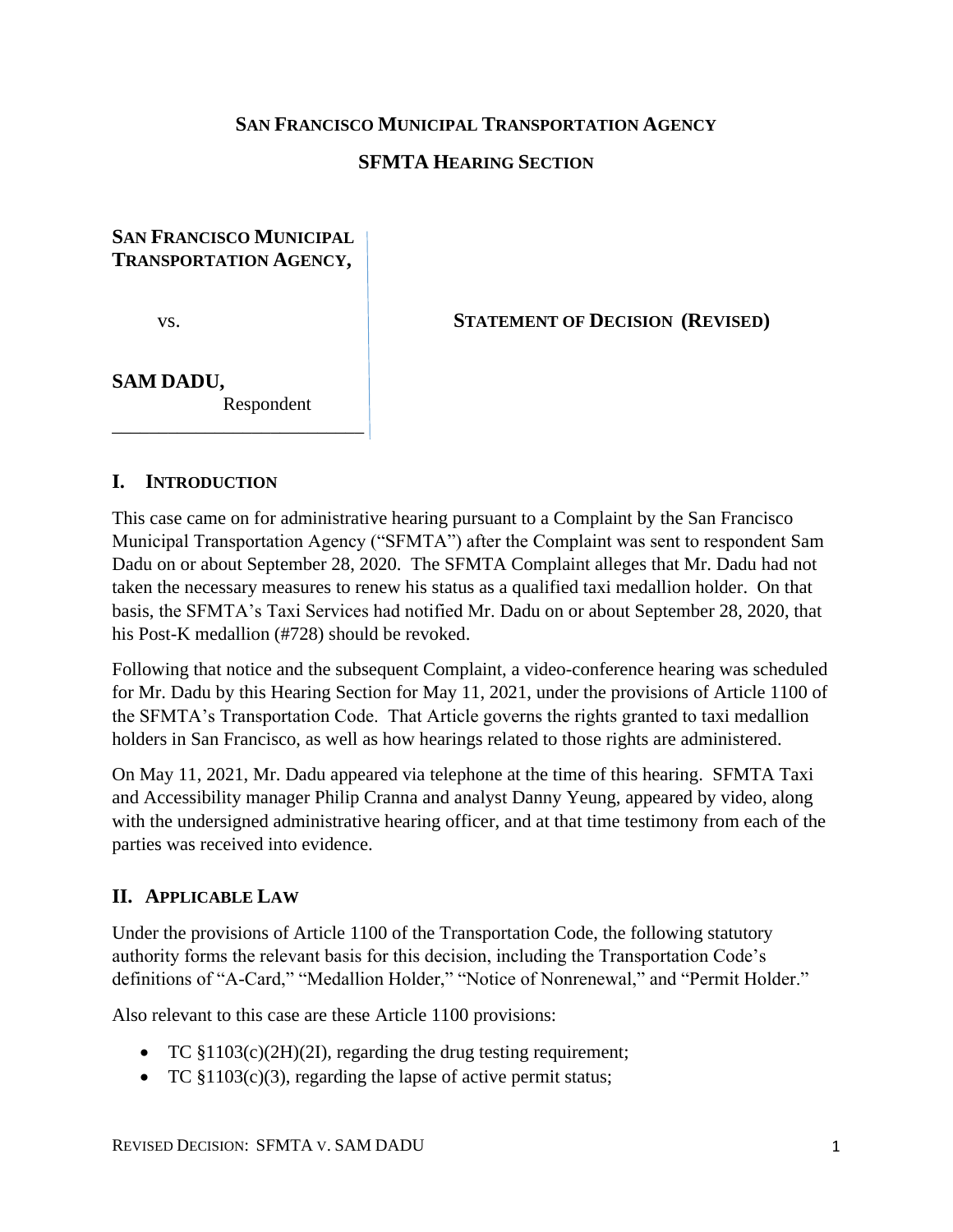- TC §1105(a)(1), regarding permits required;
- TC  $$1105(a)(3)$ , regarding permits as privilege, not property of the driver;
- TC §1105(a)(6), involving compliance with laws and regulations;
- TC  $$1105(a)(3B)$ , regarding the duration of permits;
- TC  $$1109(c)(1)$ , regarding the full-time driving requirement;
- TC  $$1109(e)(1)(A)$ , involving various aspects of medallion operation;
- TC §1116, covering surrender of medallions for consideration.

# **III. TESTIMONY**

# **A. SFMTA Testimony and Evidence Presented: Philip Cranna and Danny Yeung:**

Philip Cranna, an Enforcement and Legal Affairs Manager in the SFMTA's Taxi Services, argued as to the origin and reliability of the compliant statement dated September 28, 2020. In representing Taxi Services, Mr. Cranna confirmed that according to the applicable laws stated above, SFMTA is correct to revoke medallion #728 for an expired A Card and unpaid renewal fee.

Danny Yeung, an administrative analyst in the SFMTA's Taxi Services, testified to the origin and reliability of the exhibits offered by Taxi Services at the hearing. The exhibits included a driver profile of Mr. Dadu (Exh. A), the Division's Notice of Nonrenewal (Exh. B), and the written statement of Sam Dadu dated May 04,2021 (Exh. C). Mr. Yeung confirmed that the evidence of record established that Mr. Dadu's A-Card had expired on 02/01/2019, and had never been renewed since that time.

# **B. Sam Dadu, Respondent:**

Mr. Dadu did not dispute that his A-Card has not been renewed since 2019. However, Mr. Dadu testified that he is currently a resident in Hollister, CA, and that he has not been physically capable of driving for a living due to his failing health. He failed a drug test in 2019, and the retesting fee is enormously expensive at \$600.00. He recently had a heart attack, was found to have an inoperable blockage in the heart, and he has had a history of double bypass surgery. He is taking daily long-acting nitrites and nitroglycerine for chest pain.

Mr. Dadu testified that he understands that his medallion (#728) had been used by Yellow Cab Company, as a basis for other taxi drivers to drive legally within the city, pursuant to the provisions of the Transportation Code. However, with the transportation network companies (TNC) such as Uber and Lyft flooding the transportation industry, the medallion no longer holds any monetary value, and no driver or business is interested in the medallion. Mr. Dadu stated that he satisfied the requirement of an intention to drive until his health conditions would not allow him to drive anymore. He maintains that there should be a residual monetary value to medallion #728, which he intends to retain this medallion as source of retirement income.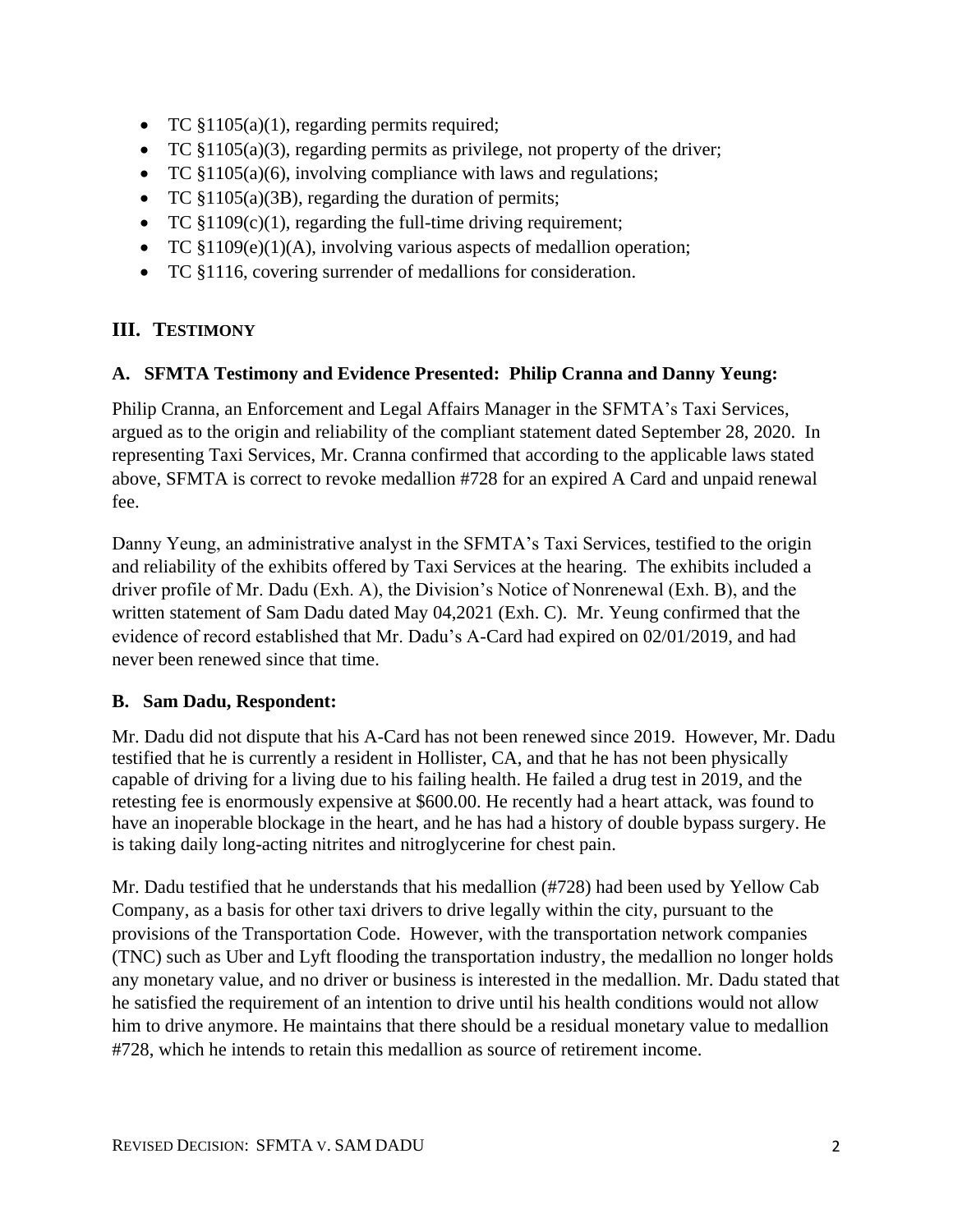## **IV. FINDINGS**

## **1. Repondent Dadu Lacks Current A-Card**

Based upon the testimony adduced at the hearing and upon the evidence of record, I find that respondent Dadu, whose A-Card expired in February, 2019, has been physically unable to renew his A-Card due to serious physical injuries and conditions which have rendered him unable to drive a taxi on any sustained basis. In addition, respondent Dadu testified that he failed a mandatory drug test in 2019 at the request of Taxi Services, and has not been able to afford the cost of retesting.

Because respondent Dadu, by his own admission, is no longer physically capable of driving a taxi on a sustained basis, his A-Card cannot be renewed pursuant to the provisions of TC §§1103 and 1105, as noted above. Under the prevailing provisions of the Transportation Code, without an A-Card a taxi driver cannot retain their medallion here in San Francisco. On that basis the nonrenewal of this medallion is appropriate here under the circumstances.

## **2. Equitable Circumstances Relating to Decision**

While respondent Dadu hopes to recover some intrinsic financial value to his medallion upon surrender to the SFMTA, there has been no market for medallions in San Francisco, largely due to the influx of TNC operations. And at the present time, there is no indication that the surrender and transferring of medallions will dramatically change in the near future. At some point, however, the SFMTA will determine a market-rate for the transfer of medallions, and those drivers who have medallions to surrender will, in all probability, enjoy some financial recovery—as long as the medallion system is preserved.

While the SFMTA or its Board of Directors may determine the surrender price of medallions, the SFMTA or the MTAB could decide to end the surrender program under the provisions of TC §1116(a)(5), but neither has happened.

As against the future expectation interest in the surrender of a driver's medallion, the SFMTA has an interest in reclaiming medallions that are no longer being actively used. There seems, however, little urgency in reclaiming this particular medallion from respondent Dadu at this particular time.

On the basis of the existing uncertainty in a future surrender value for medallion holders, and the likelihood that eventually a monetary surrender value will develop for those who hold medallions, the undersigned would have preferred to defer the revocation of this and other medallions—if there were provisions in section 1120 of the Transportation Code that authorized that kind of delay in the interests of justice.

But inasmuch as the authority that covers our hearings under the Transportation Code does not provide the undersigned with any variance in the application of the law in this particular regard, the undersigned has no other recourse than to follow the express provisions of the Transportation